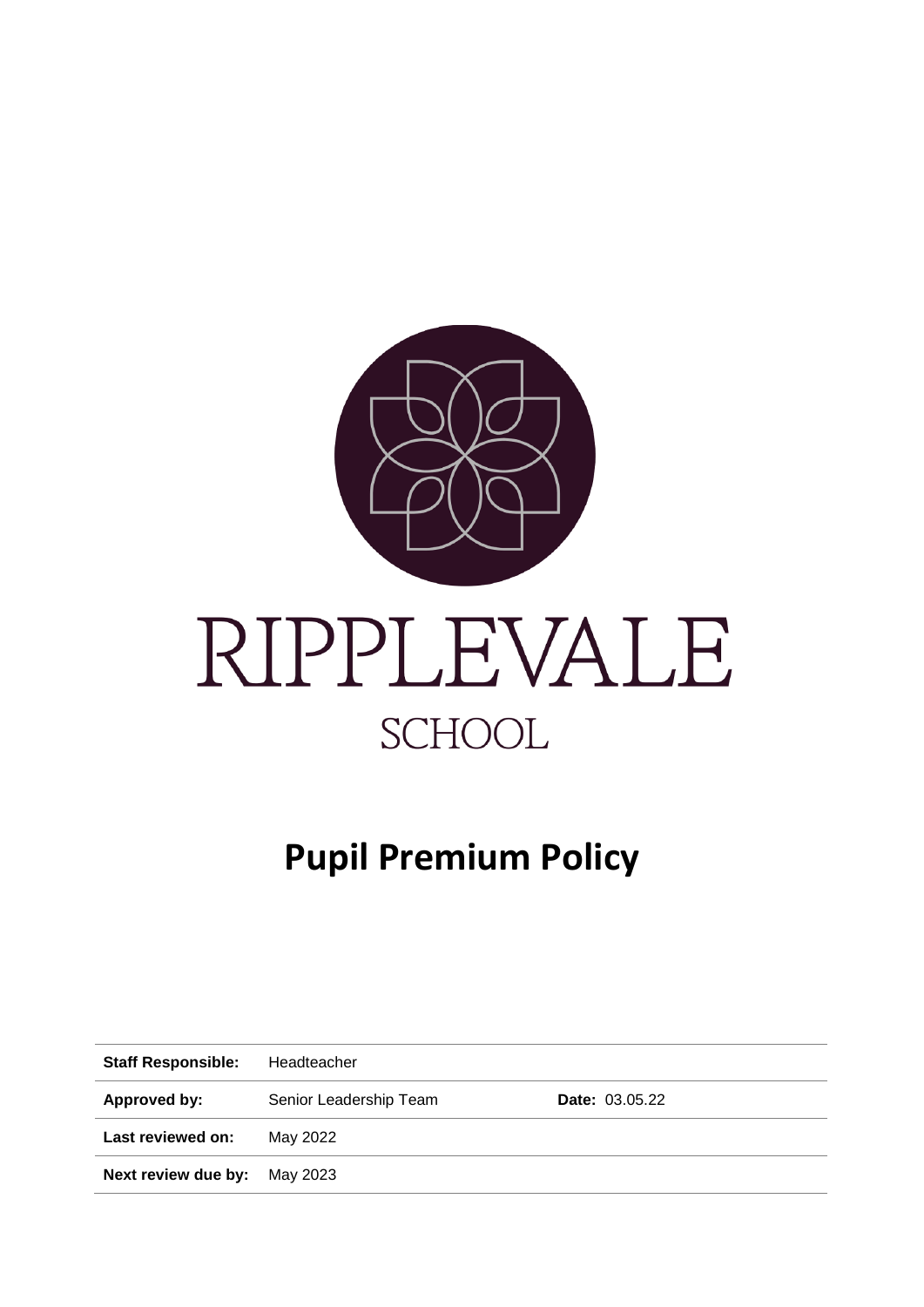# **Ripplevale School**

# **Pupil Premium Policy**

'Ripplevale School provides a caring, learning environment where our students make meaningful progress, relative to their individual starting points. Our aim is to encourage them to develop appropriate personal, social and employable skills enabling them to become confident, independent and aspiring young people.'

### **Contents**

- 1. Aims
- 2. Legislation and guidance
- 3. Purpose of the grant
- 4. Use of the grant
- 5. Eligible pupils
- 6. Roles and responsibilities

#### **1. Aims**

This policy aims to:

● Provide background information about the pupil premium grant so that all members of the school community understand its purpose and which pupils are eligible

● Set out how the school will make decisions on pupil premium spending

● Summarise the roles and responsibilities of those involved in managing the pupil premium in school

# **2. Legislation and guidance**

This policy is based on the Pupil Premium Conditions of Grant 2020-2021, published by the Education and Skills Funding Agency. It is also based on guidance from the Department for Education (DfE) on virtual school heads' responsibilities concerning the pupil premium, and the service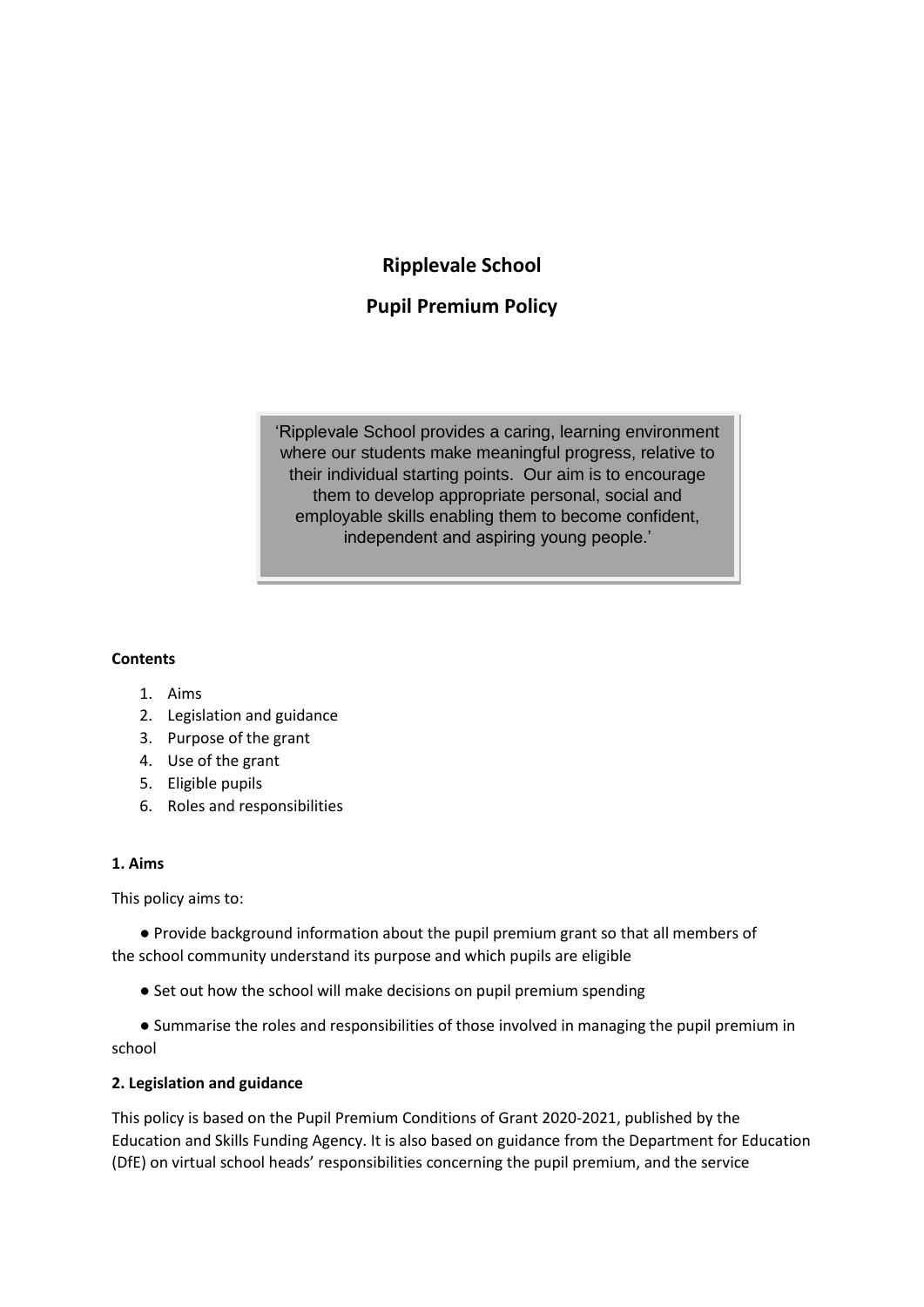premium. In addition, this policy refers to the DfE's information on what academies should publish online, and complies with our funding agreement.

#### **3.Purpose of the grant**

The pupil premium grant is additional funding allocated to publicly funded schools to raise the attainment of disadvantaged pupils. The school will use the grant to support these groups, which comprise pupils with a range of different abilities, to narrow any achievement gaps between them and their peers. We also recognise that not all pupils eligible for pupil premium funding will have lower attainment than their peers. In such cases, the grant will be used to help improve pupils' progress and attainment so that they can reach their full potential.

#### **4. Use of the grant**

Some examples of how we may use the grant include, but are not limited to:

- Providing extra one-to-one or small-group support
- Employing extra teaching assistants

● Running catch-up sessions before or after school (for example, for children who need extra help with maths or literacy)

- Providing extra tuition where needed (for example, ahead of national assessments such as SATs or GCSEs)
- Funding educational trips and visits
- Funding English classes for children who speak another language
- Providing therapeutic support to ensure pupils' social, emotional and mental health needs are met
- Additional teaching and learning opportunities provided through trained TAs or external agencies.
- Additional help to families to pay for residential visits
- Additional teaching and learning resources that support accelerated progress

● Providing support for families through a Home School Link Worker All our work through the pupil premium is aimed at accelerating progress and moving children to at least age related expectations. Initially this will be in communication, English and maths. Pupil premium resources may also be used to target able children on Free School Meals to achieve a level above that which is expected for their age.

We publish information on the school's use of the pupil premium on the school website in line with the requirements set out in our funding agreement and the DfE's guidance on what academies should publish online.

# **5. Eligible pupils**

The pupil premium is allocated to the school based on the number of eligible pupils in all year groups. Eligible pupils fall into the categories explained below.

Ever 6 free school meals Pupils recorded in the most recent October school census who are known to have been eligible for free school meals at any point in the last 6 years (as determined by the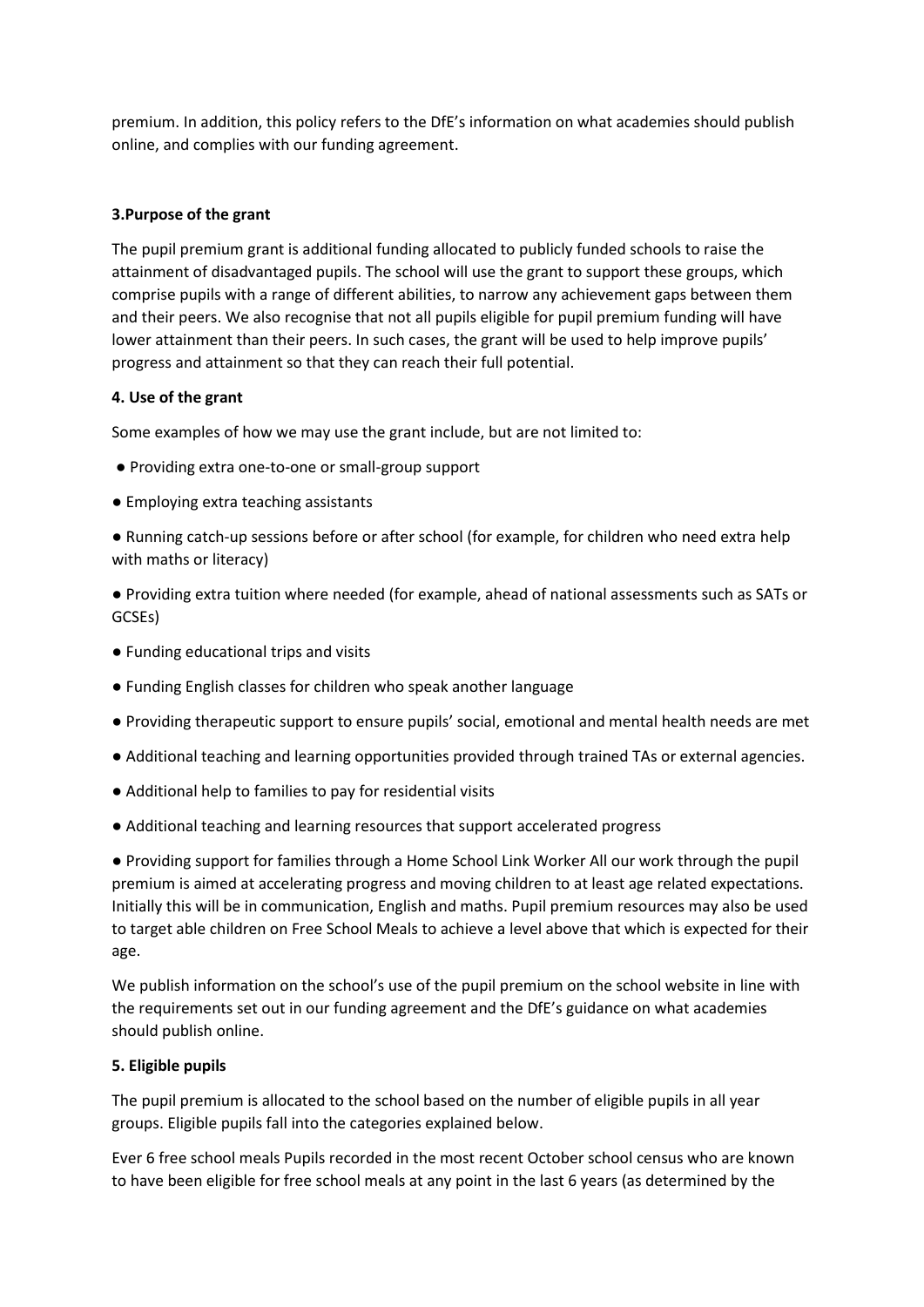DfE's latest conditions of grant guidance). This includes pupils first known to be eligible for free school meals in the most recent October census. It does not include pupils who received universal infant free school meals but would not have otherwise received free lunches.

Looked after children Pupils who are in the care of, or provided with accommodation by, a local authority in England or Wales.

Children adopted from care or who have left care The pupil premium for 2021 to 2022 will include pupils recorded in the October 2020 school census and alternative provision census, who were looked after by an English or Welsh local authority immediately before being adopted, or who left local authority care on a special guardianship order or child arrangements order (previously known as a residence order). These are collectively referred to as post-LAC in these conditions of grant.

#### **6. Roles and responsibilities**

The Designated LAC Teacher, eadteacher and senior leadership team are responsible for:

- Keeping this policy up to date, and ensuring that it is implemented across the school
- Ensuring that all school staff are aware of their role in raising the attainment of disadvantaged pupils and supporting pupils with parents in the armed forces

● Planning pupil premium spending and keeping this under constant review, using an evidencebased approach and working with virtual school heads where appropriate

- Monitoring the attainment and progress of pupils eligible for the pupil premium to assess the impact of the school's use of the funding
- Reporting on the impact of pupil premium spending to the governing board on an ongoing basis

● Publishing information on the school's use of the pupil premium on the school website, as required by our funding agreement and in line with guidance from the DfE

● Providing relevant training for staff, as necessary, on supporting disadvantaged pupils and raising attainment

#### **Governors**

The governing board is responsible for:

● Holding the headteacher to account for the implementation of this policy

● Ensuring the school is using pupil premium funding appropriately, in line with the rules set out in the conditions of grant

● Monitoring the attainment and progress of pupils eligible for the pupil premium, in conjunction with the headteacher, to assess the impact and effectiveness of the school's use of the funding

- Monitoring whether the school is ensuring value for money in its use of the pupil premium
- Challenging the headteacher to use the pupil premium in the most effective way

● Setting the school's ethos and values around supporting disadvantaged members of the school community

# **Other school staff**